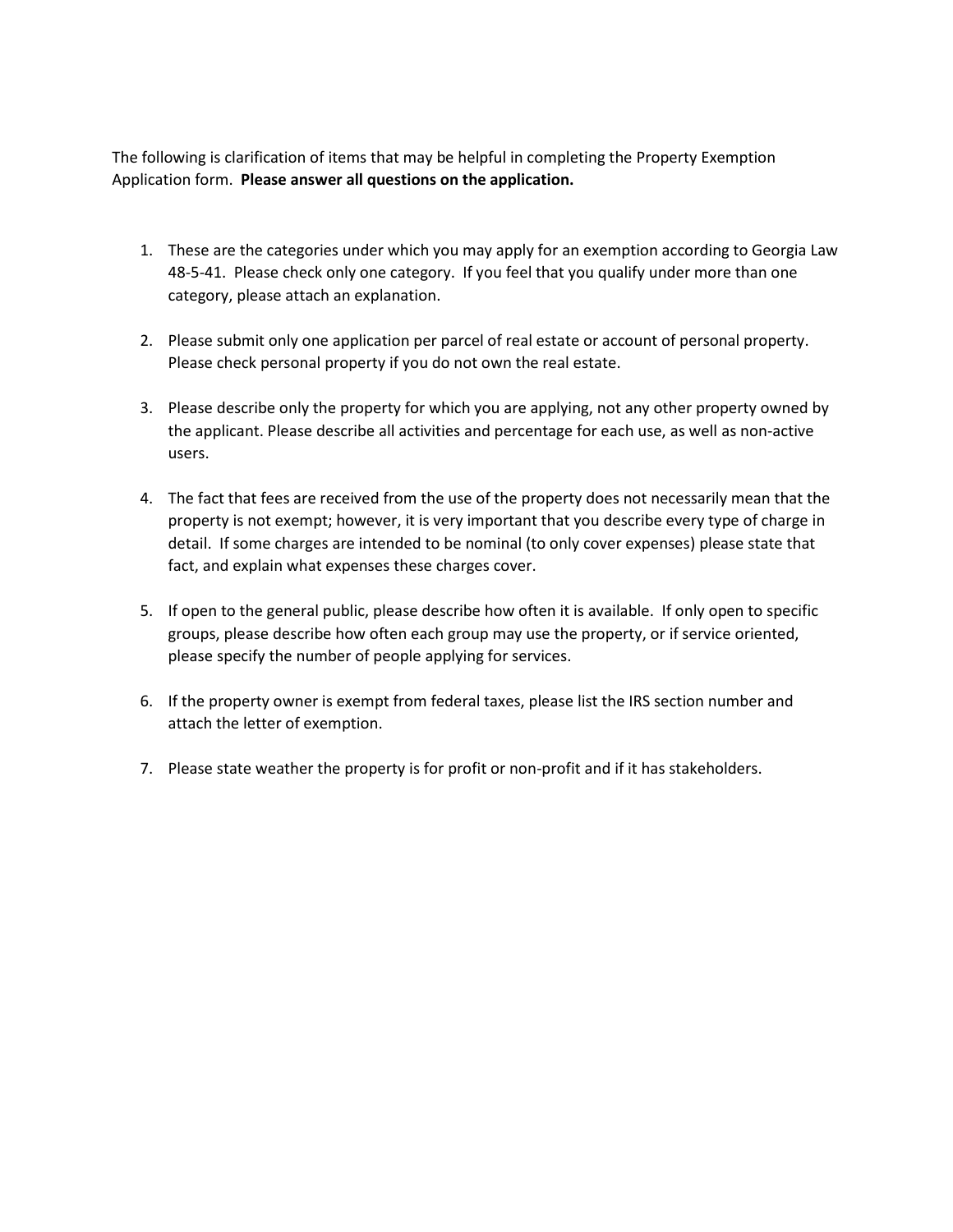## **EXEMPT PROPERTY APPLICATION FOR CHATHAM COUNTY BOARD OF ASSESSORS**

| Parcel ID Number:<br><u> 1989 - Johann John Stone, mars eta biztanleria (h. 1989).</u>                 |
|--------------------------------------------------------------------------------------------------------|
|                                                                                                        |
|                                                                                                        |
|                                                                                                        |
|                                                                                                        |
| Please answer the following questions.                                                                 |
| 1. Type of Exemption Applied For (Check Only One)                                                      |
| ___ EO- Non-profit home for the aged or Mentally Handicapped                                           |
| ____ E1- Public Property                                                                               |
| <b>E2- Places of Religious Worship</b>                                                                 |
| ____ E3- Purely Public Charities                                                                       |
| <b>E4- Places of Religious Burial</b>                                                                  |
| _____ E5- Non-Profit Hospitals                                                                         |
| <b>E6-Educational Institutions</b>                                                                     |
| <b>E7- Pollution Control Equipment</b>                                                                 |
| E8- Farm Products in Hands of Producer                                                                 |
| E9-Other                                                                                               |
|                                                                                                        |
| 2. Type of Property Real Estate<br>Personal Property                                                   |
| 3. Describe how the property is being used. Specify percentage for each use.                           |
|                                                                                                        |
|                                                                                                        |
|                                                                                                        |
| 4. Is any of the property at any time rented or leased? Are income or fees received for the use of any |
| part of this property? If yes, explain the uses and fees charged.                                      |

\_\_\_\_\_\_\_\_\_\_\_\_\_\_\_\_\_\_\_\_\_\_\_\_\_\_\_\_\_\_\_\_\_\_\_\_\_\_\_\_\_\_\_\_\_\_\_\_\_\_\_\_\_\_\_\_\_\_\_\_\_\_\_\_\_\_\_\_\_\_\_\_\_\_\_\_\_\_\_\_\_\_\_\_\_